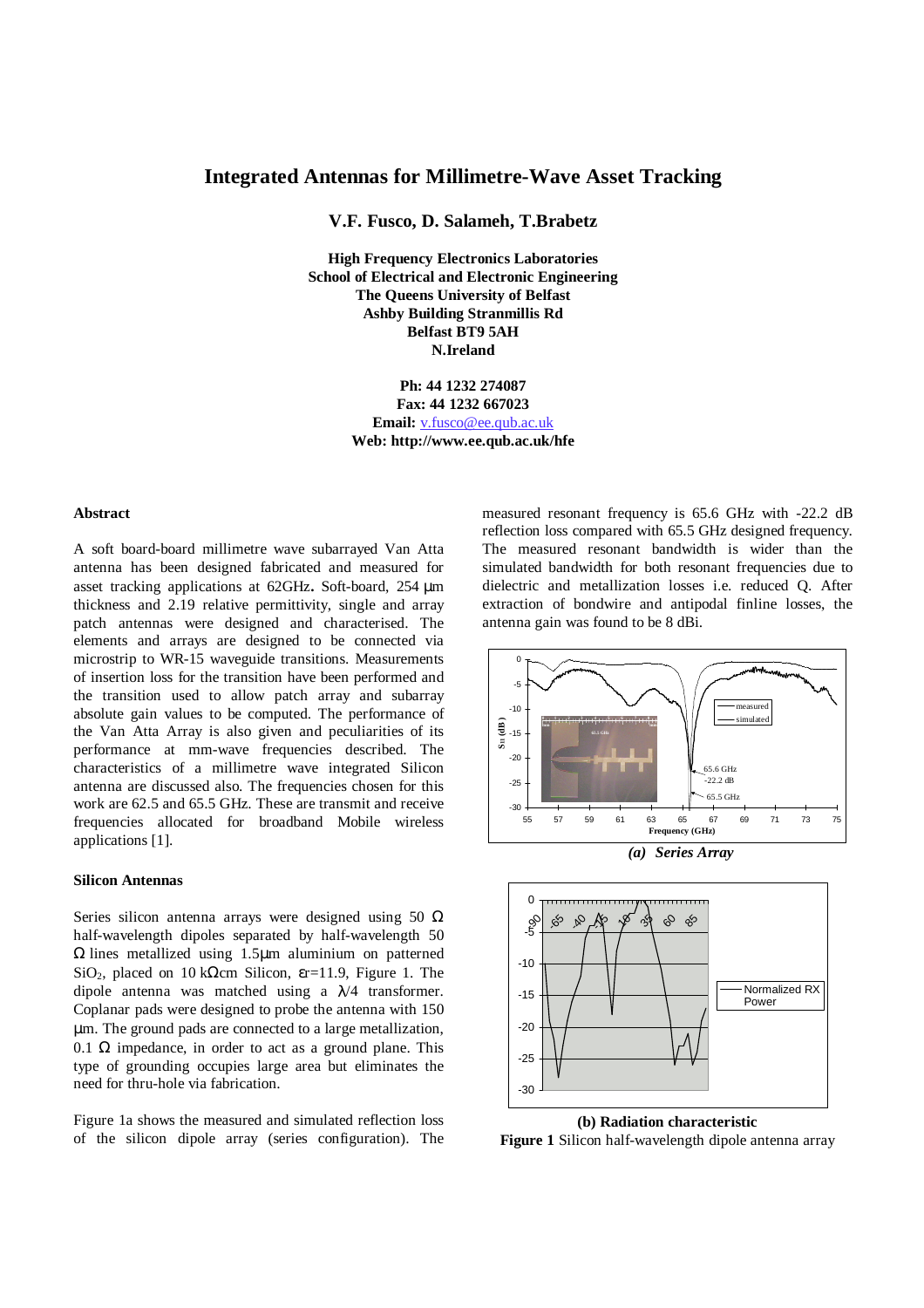The radiation characteristic for this antenna is squinted, this is thought to be due to the close proximity of the waveguide step with respect to the feedline of the antenna, combined with secondary radiation from the pen waveguide face.

## **Design of Softboard Array**

Next a single patch antenna and then a 2X2 softboard microstrip patch array were designed and fabricated. For each patch the input impedance was 90  $\Omega$  in order to facilitate matching in the subarray to the  $50\Omega$  impedance to be used in the Van Atta array to be described below.

The single patch element return loss response and that of the 2X2 array is illustrated in Figure 2. From Figure 2 it can be seen that the return loss for the 2X2 array is –10dB at 65.1GHz while for the patch it is also –10 dB.



**Figure 2** Softboard Microstrip Patch and Array Return Loss

A measured typical radiation pattern is shown in Figure 3 for the patch element and the 2X2 array. The theoretical beam width of a 2×2 planar patch array separated by  $\lambda_0 / 2$ edge to edge is 27° (measured 25°) for  $\phi = 0$  with -8.5 dB side lobe level (measured 7dB). the measured pattern for the 2X2 array exhibits 9º squint from broadside which is thought to be due to the proximity of the horizontal feed connection shown in Figure 3(b).

The measured gain for a single 62GHz microstrip patch on Taconic material is 2.4dBi, while the 4 element patch array gives around 9dBi gain. The 65 GHz silicon dipole array gives around 4.5dBi gain. The lower than expected gain of the silicon array is thought to be due to its increased dielectric and metallization losses. A single GaAs patch antenna (840 $\mu$ m X 617 $\mu$ m) designed for use at 65GHz yielded a measured return loss of –9.4dB with 2.6dBi gain. An array of GaAs elements is too expensive in area requirement hence the need for the softboard and Silicon alternatives discussed in this paper.



*(a) Far field patterns*



*(b) physical circuit 2x2 subarray*





**Figure 4** Double Mask Alignment Procedures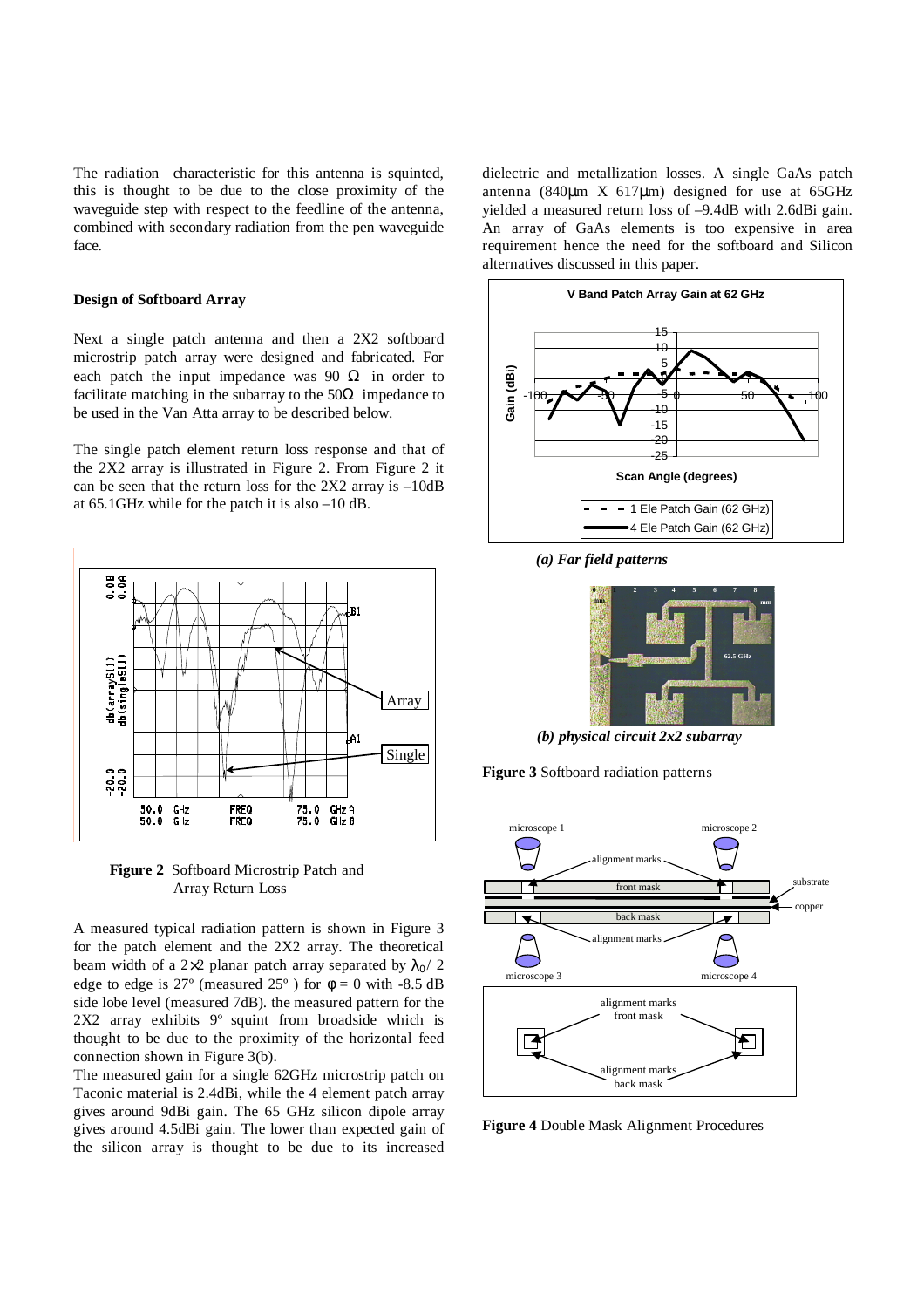#### **Antipodal Measurement Interface**

In order to create a stable interface for antenna measurement at mm-wave frequencies we investigated how to construct a WR-15 to microstrip transition with integral antenna attached. To do this we had to develop double sided mask alignment for Silicon and for softboard antenna variants. The procedure using a split optics approach is shown below in Figure 4. The transitions formed by using this assembly method have better than – 15dB return loss and –2.5dB insertion loss at 62 – 65GHz.

In figure 5 we show a typical installation of a microstrip patch subarray connected via the transition to a section of WR-15 waveguide, the antipodal transition is illustrated also.



**Figure 5** WR-15 to Microstrip Array Transition.

## **62 GHz Van Atta Array**

Using the 2X2 sub-arrays described above a 62GHz Van Atta array [2] was constructed and tested, Figure 6. From Figure 6 it can be seen that reflections of the dielectric material used to form the patch array will mask the arrays performance due to auxiliary reflection [3]. Typically the target gain of the 24mm X 33mm metal backed dielectric plate on which the antenna elements is fabricated is calculated to be about 35dB at 62GHz. This value is greater by 17dB than the theoretical maximum gain of the Van Atta array i.e. 18dBi. Therefore it is essential that as much redundant dielectric is removed from the array face in order to minimise this backscattering mechanism which tend to swamp the desired self-tracking response of the passive Van Atta Array, i.e. the Cu Van Atta response shown in figure 6b, (this undesirable effect can be minimised by using an active self tracking array [4]). When surplus dielectric was removed, figure 6a, the normalised results in figure 6b were obtained. These show that self tracking by the antenna array is actually occurring (with around 5dB ripple caused by residual backscatter from the remaining substrate material). Here it can also be seen that the array is capable of tracking with a similar amplitude profile to that of a single patch antenna but with 15dBi gain, c.f. 2.6 dBi for the single element.



(a) 62GHz VanAtta Array



(b) response

**Figure 6** 62GHz Van Atta Array